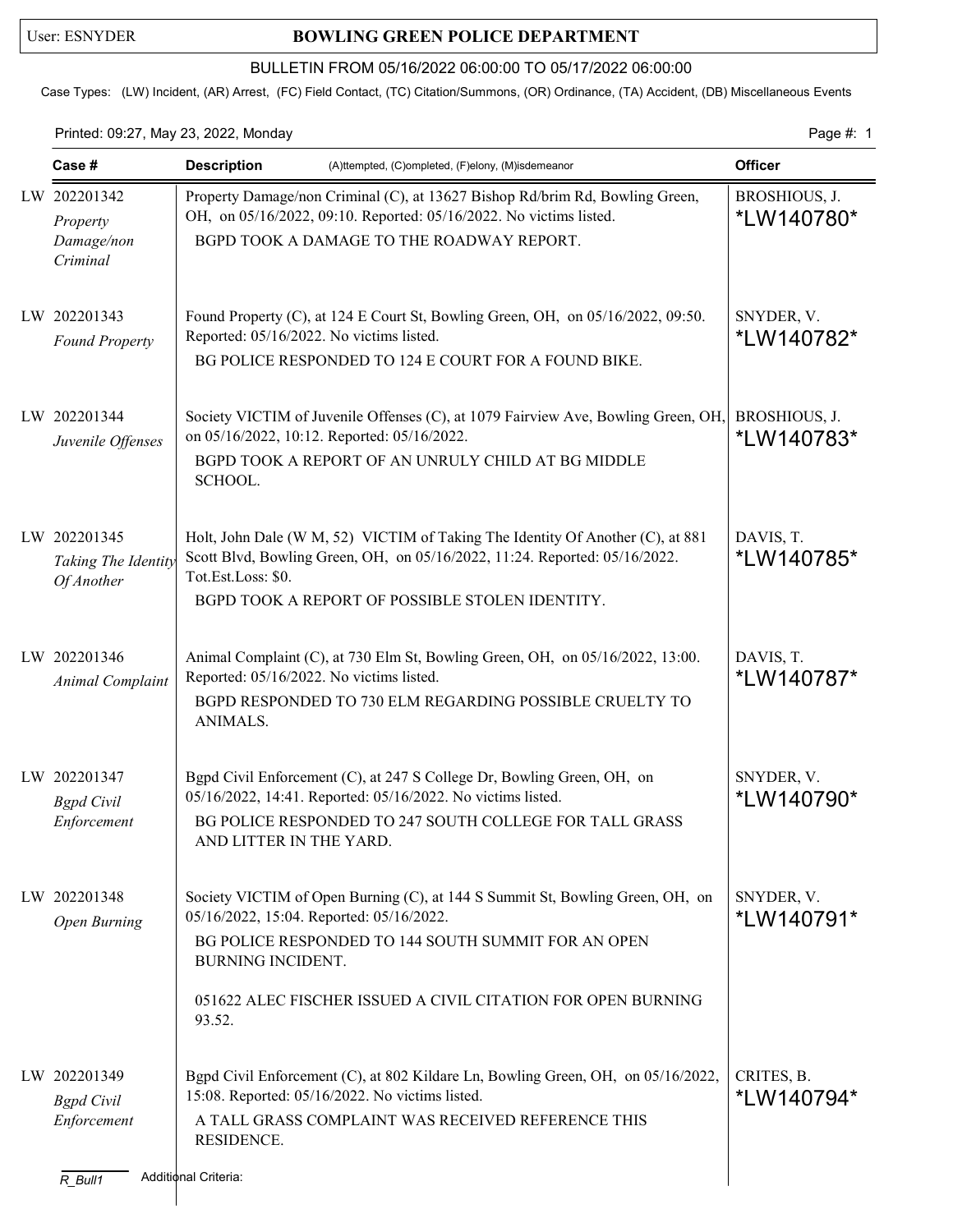| Case #                                                                         | <b>Description</b><br>(A)ttempted, (C)ompleted, (F)elony, (M)isdemeanor                                                                                                                                                                                                                                               |                                                                                                                                                                                                                                                                                                                                  | <b>Officer</b>                     |
|--------------------------------------------------------------------------------|-----------------------------------------------------------------------------------------------------------------------------------------------------------------------------------------------------------------------------------------------------------------------------------------------------------------------|----------------------------------------------------------------------------------------------------------------------------------------------------------------------------------------------------------------------------------------------------------------------------------------------------------------------------------|------------------------------------|
| LW 202201350<br>Drug Abuse -<br>Marijuana                                      | Society VICTIM of Drug Abuse - Marijuana (C), at 520 Conneaut Ave, Bowling<br>Green, OH, on 05/16/2022, 18:20. Reported: 05/16/2022.<br>BGPD RESPONDED TO THE AREA OF 520 CONNEAUT AVE ON A<br>REPORT OF A NARCOTICS/DRUG COMPLAINT. IAN BRYSON WAS<br>CITED FOR DRUG OF ABUSE/MARIJUANA 2925.11C3. CTDT 052322 230P. | KRIEGER, L.<br>*LW140797*                                                                                                                                                                                                                                                                                                        |                                    |
| LW 202201351<br>Theft - Deception                                              | Tot.Est.Loss: \$900.                                                                                                                                                                                                                                                                                                  | Kuhbander, Leroy R. (W M, 39) VICTIM of Theft - Deception (C), at 751 E<br>Napoleon Rd, Bowling Green, OH, on 05/16/2022, 19:07. Reported: 05/16/2022.<br>BGPD RESPONDED TO BGPD FOR A THEFT REPORT.                                                                                                                             | CLINGENPEEL,<br>*LW140798*         |
| LW 202201352<br>Disorderly<br>Conduct-<br><b>Offensive Gesture</b><br>Or Noise | Reported: 05/16/2022.                                                                                                                                                                                                                                                                                                 | Atkinson, Emily Ann Ruth (W F, 18) VICTIM of Disorderly Conduct - Offensive<br>Gesture Or Noise (C), at 1024 N Main St, Bowling Green, OH, on 05/16/2022, 20:39.<br>BGPD RESPONDED TO THE AREA OF 1024 N MAIN ST ON A REPORT OF<br>A SUSPICIOUS INCIDENT. ROBERT PERALEZ WAS GIVEN A CRIMINAL<br>WARNING FOR DISORDERLY CONDUCT. | KRIEGER, L.<br>*LW140801*          |
| LW 202201353<br>Assist Other<br>Department                                     | AND WAS LODGED AT WCJC.                                                                                                                                                                                                                                                                                               | Society VICTIM of Assist Other Department (C), at 1450 E Wooster St, Bowling<br>Green, OH, on 05/16/2022, 21:04. Reported: 05/16/2022.<br>BGPD ASSISTED MONROE (MI) PD LOCATE A MISSING CHILD. THE<br>CHILD WAS RETURNED TO THE CUSTODY OF MONROE COUNTY.<br>HEATHER BOLLES-ERY ARRESTED ON CHARGES FROM MONROE PD               | ROMSTADT, R.<br><i>*</i> LW140803* |
| LW 202201354<br>Mental                                                         | 05/17/2022. No victims listed.<br>CRISIS.                                                                                                                                                                                                                                                                             | Mental (C), at 810 Fourth St, Bowling Green, OH, on 05/17/2022, 03:11. Reported:<br>BGPD RESPONDED TO 810 FOURTH STREET FOR A MENTAL HEALTH                                                                                                                                                                                      | ST JOHN, K. S.<br>*LW140804*       |